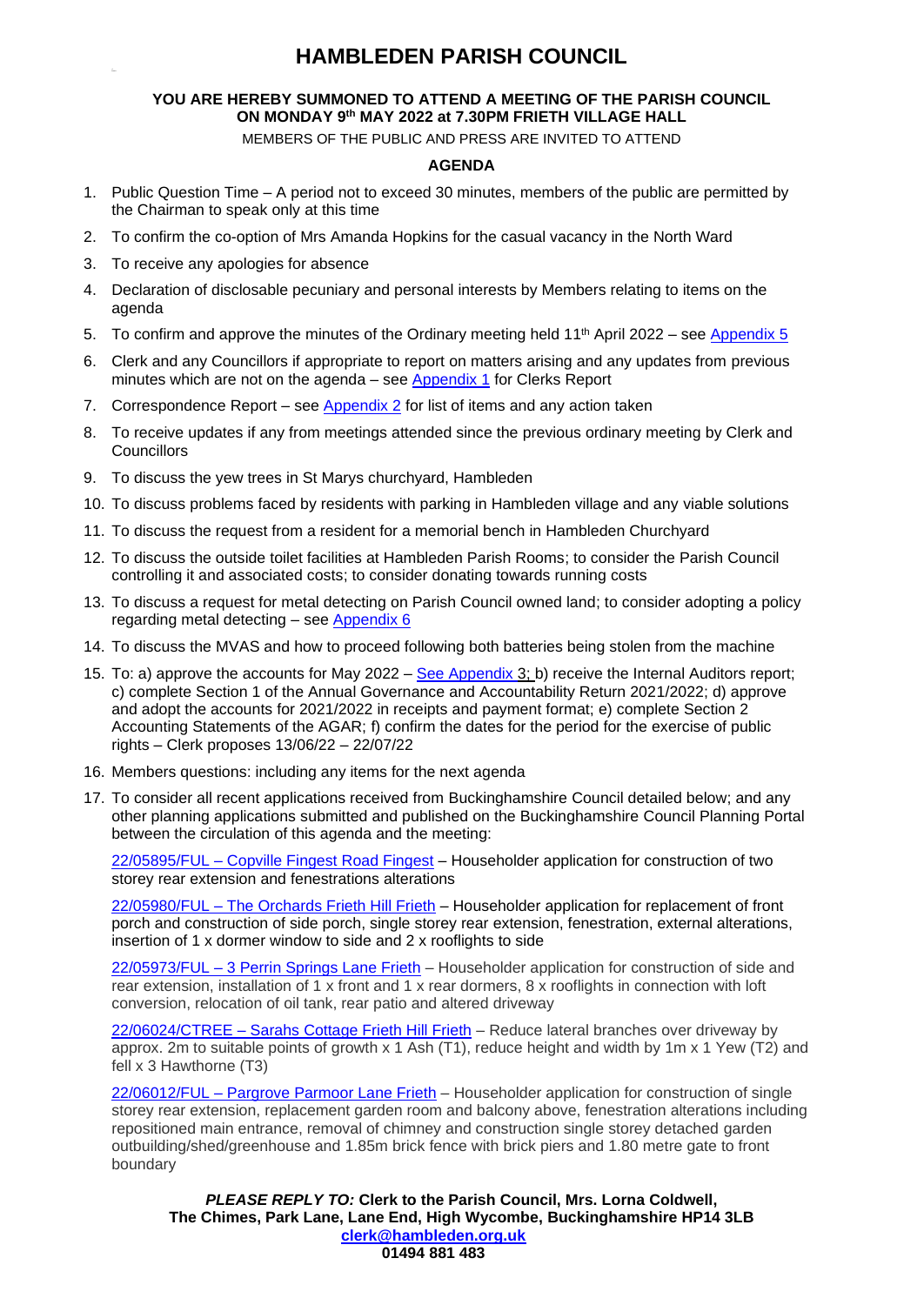Planning decisions made since the date of the last Parish Council meeting – [Appendix 4](#page-3-2)

18. To confirm the date for the next meeting as: Monday 13<sup>th</sup> June, Skirmett Village Hall

# **LM Coldwell** 03.05.2022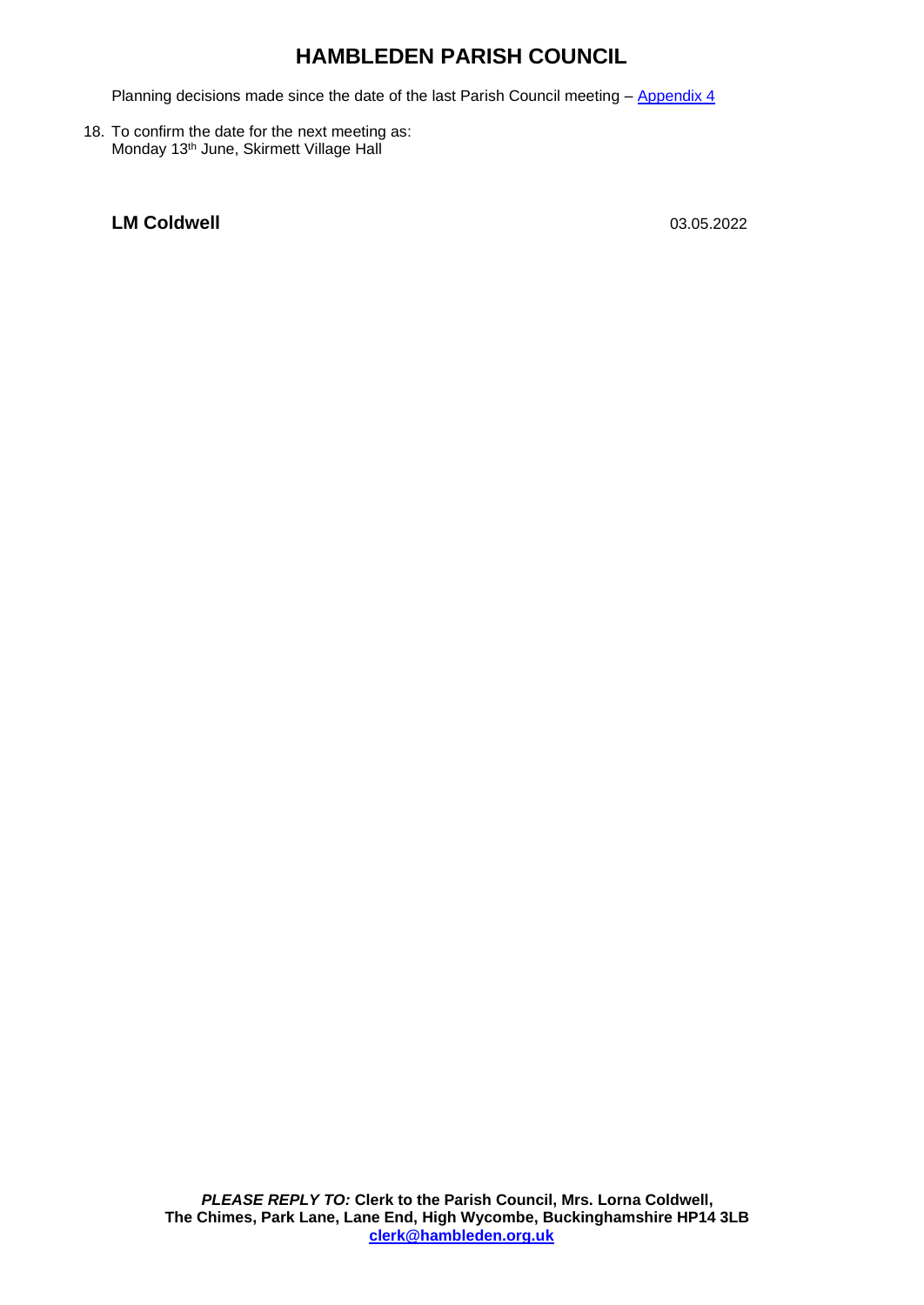#### **Appendices**

#### <span id="page-2-0"></span>**Appendix 1 – Clerks Report**

- Minute 9604 – Clerk asked Cllr Barnes for an update re: Pheasants Hill Common. As of yet there has been no response, Clerk will forward the letter to the Head of Legal Services.

- Minute 9640 – Clerk informed Mrs Hopkins and forwarded the relevant paperwork.

- Minute 9641 – Clerk has ordered the 2 platinum jubilee benches for installation – a contractor to install needs to be appointed, and a location to store until then to be decided.

- Minute 9642 – necessary paperwork was sent to SWARCO to renew the maintenance contract. The cheque was sent minus VAT amount – additional amount to be signed at this meeting.

- Minute 943 – Clerk contacted the WAALC Chairman to advise the Parish Council's thoughts.

- Minute 9646.2 – Clerk contacted the National Trust who advised they were unable to force Culden Faw to rebuild the allotment wall in Hambleden.

- Minute 9646.4 – Clerk reported the barriers to Buckinghamshire Council and asked them to investigate if they should be removed.

- Minute 9646.5 – Clerk reported the faded white lines to TfB and asked again if a "Stop" sign could be erected at the junction.

- Minute 9590 – Clerk is still investigating where the flood barriers originally came from, having been sent from the Environment Agency to Buckinghamshire Council to Thames Water and now back to Buckinghamshire Council.

- Clerk has been dealing with Rights of Way at Buckinghamshire Council regarding HA15 in Little Frieth.

- Minute 9626 – Clerk has chased the extra bin in Hambleden, and asked Cllr Turner for assistance.

- Buckinghamshire Councillor Turner has said that BT have put a hold on the rolling out of FTTP broadband due to central government, and therefore wait to discuss it in relation to Hambleden. Cllr Hussey placed an article in the Hambleden Valley magazine about litter picking in the parish, Clerk picked up litter sticks, bags and hi-vis jackets from Buckinghamshire Council and has passed on. A risk assessment has been forwarded to Cllrs Hussey and Webb by Clerk.

- Some resurfacing has taken place in Pheasants Hill, with a large section left in the middle. Clerk has queried with the LAT if the team will be returning to complete the works.

- Buckinghamshire Council have confirmed the landowner has carried out works that were needed to a bridge over the Hamble Brook in Hambleden that Clerk reported earlier this year/late last.

- Clerk has reported various potholes, damaged signs, blocked drains and faded white lines around the parish. This can be done by anyone via [Fix My Street.](https://www.fixmystreet.com/)

#### <span id="page-2-1"></span>**Appendix 2 – Correspondence received from 11 th April to 3 rd May 2022**

*Any correspondence received after the issue of this agenda will be added to the minutes*

- 1. Email BMKALC update forwarded to Cllrs.
- 2. Email from BMKALC re: BC Parish Liaison Slide Pack forwarded to Cllrs.
- 3. Emails re: meeting notes from South West Community Board sub group meetings for info.
- 4. Email re: metal detecting on PC land forwarded to Cllrs.
- 5. Email re: fallen tree on footpath HA15 Clerk asked landowner to remove.
- 6. Email re: changes to refuse collection days added to website and Facebook page.
- 7. Fingest Road TTRO forwarded to Cllrs, will add to website and Facebook page closer to date.
- 8. Countryside Voices magazine will bring to meeting.
- 9. BC Parish Liaison Slide Pack and Notes forwarded to Cllrs.
- 10. Email re: Out of hours service details for May B/H weekend for Planning Enforcement forwarded to Cllrs.
- 11. South West Chilterns Environment and Climate Change action group meeting agenda and notes – for info.

#### <span id="page-2-2"></span>**Appendix 3 – Accounts to be paid in May 2022**

| Accounts to be paid in May 2022                           |        |
|-----------------------------------------------------------|--------|
| Mrs L Coldwell – salary (via standing order)              | 622.04 |
| BC Pension Fund (via standing order)                      | 194.83 |
| Mrs L Coldwell - expenses                                 | 58.25  |
| <b>BMKALC</b> – Councillor Induction Training             | 50.00  |
| BMKALC - annual subs                                      | 217.01 |
| Enerveo – street lighting maintenance annual charge 22-23 | 203.98 |

*PLEASE REPLY TO:* **Clerk to the Parish Council, Mrs. Lorna Coldwell, The Chimes, Park Lane, Lane End, High Wycombe, Buckinghamshire HP14 3LB [clerk@hambleden.org.uk](mailto:clerk@hambleden.org.uk)**